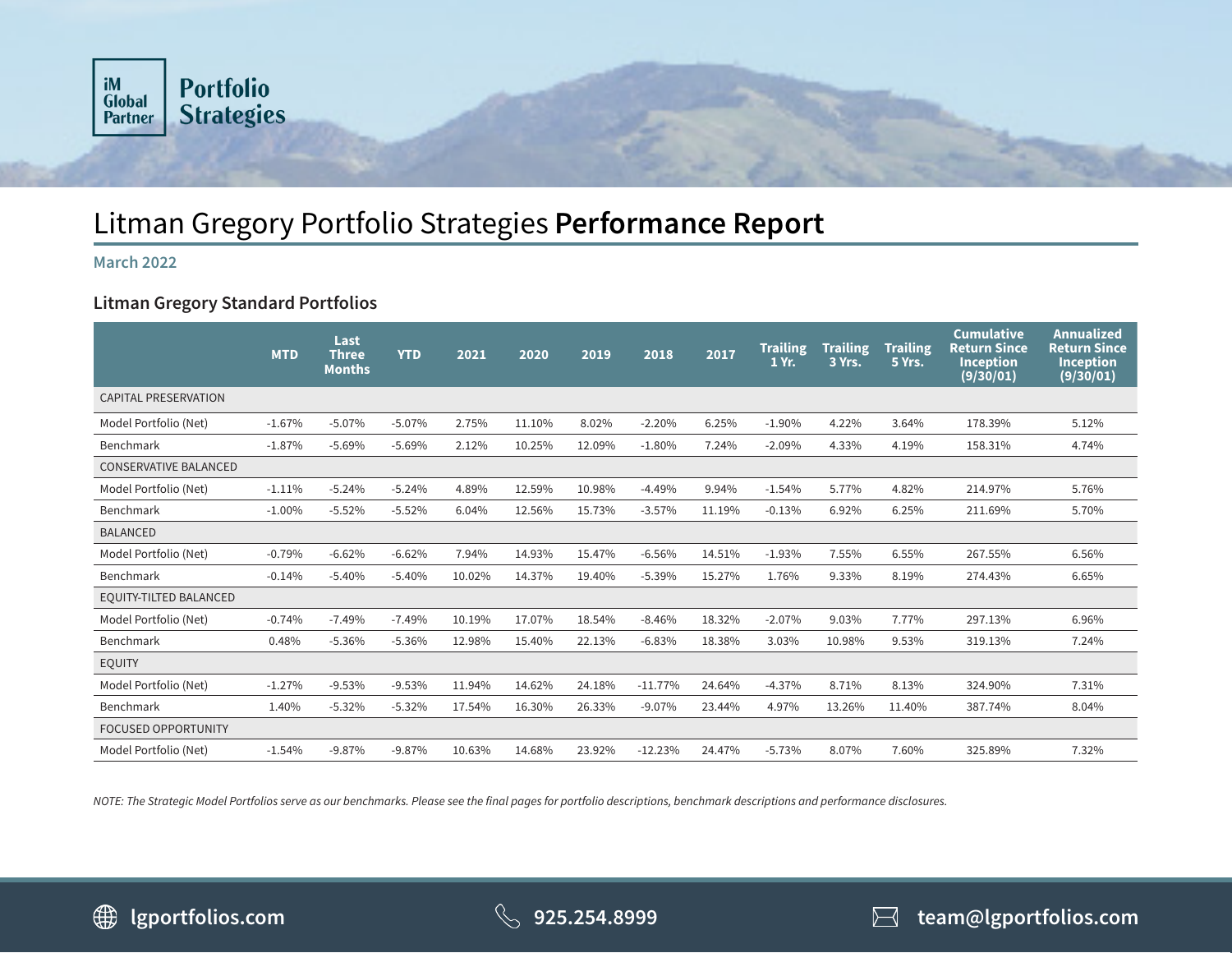# **Litman Gregory ETF Model Portfolios**

|                              | <b>MTD</b> | Last<br><b>Three</b><br><b>Months</b> | <b>YTD</b> | 2021   | 2020   | 2019   | 2018      | 2017   | <b>Trailing</b><br>1 Yr. | <b>Trailing</b><br>3 Yrs. | <b>Trailing</b><br>5 Yrs. | <b>Cumulative</b><br><b>Return Since</b><br><b>Inception</b><br>(12/31/02) | <b>Annualized</b><br><b>Return Since</b><br>Inception<br>(12/31/02) |
|------------------------------|------------|---------------------------------------|------------|--------|--------|--------|-----------|--------|--------------------------|---------------------------|---------------------------|----------------------------------------------------------------------------|---------------------------------------------------------------------|
| <b>CAPITAL PRESERVATION</b>  |            |                                       |            |        |        |        |           |        |                          |                           |                           |                                                                            |                                                                     |
| Model Portfolio (Net)        | $-1.16%$   | $-4.23%$                              | $-4.23%$   | 2.94%  | 9.51%  | 8.61%  | $-1.47%$  | 5.50%  | $-0.65%$                 | 4.27%                     | 3.70%                     | 131.06%                                                                    | 4.45%                                                               |
| Benchmark                    | $-1.87%$   | $-5.69%$                              | $-5.69%$   | 2.12%  | 10.25% | 12.09% | $-1.80%$  | 7.24%  | $-2.09%$                 | 4.33%                     | 4.19%                     | 147.40%                                                                    | 4.82%                                                               |
| <b>CONSERVATIVE BALANCED</b> |            |                                       |            |        |        |        |           |        |                          |                           |                           |                                                                            |                                                                     |
| Model Portfolio (Net)        | $-0.40%$   | $-4.05%$                              | $-4.05%$   | 5.79%  | 12.50% | 11.64% | $-3.70%$  | 10.02% | 0.48%                    | 6.62%                     | 5.54%                     | 180.97%                                                                    | 5.51%                                                               |
| Benchmark                    | $-1.00%$   | $-5.52%$                              | $-5.52%$   | 6.04%  | 12.56% | 15.73% | $-3.57%$  | 11.19% | $-0.13%$                 | 6.92%                     | 6.25%                     | 210.63%                                                                    | 6.07%                                                               |
| <b>BALANCED</b>              |            |                                       |            |        |        |        |           |        |                          |                           |                           |                                                                            |                                                                     |
| Model Portfolio (Net)        | 0.36%      | $-4.14%$                              | $-4.14%$   | 9.73%  | 15.09% | 16.02% | $-5.76%$  | 14.53% | 2.26%                    | 9.33%                     | 7.73%                     | 251.50%                                                                    | 6.75%                                                               |
| Benchmark                    | $-0.14%$   | $-5.40%$                              | $-5.40%$   | 10.02% | 14.37% | 19.40% | $-5.39%$  | 15.27% | 1.76%                    | 9.33%                     | 8.19%                     | 287.32%                                                                    | 7.29%                                                               |
| EQUITY-TILTED BALANCED       |            |                                       |            |        |        |        |           |        |                          |                           |                           |                                                                            |                                                                     |
| Model Portfolio (Net)        | 0.72%      | $-4.59%$                              | $-4.59%$   | 12.21% | 16.52% | 19.54% | $-7.74%$  | 18.36% | 2.93%                    | 10.94%                    | 9.06%                     | 310.17%                                                                    | 7.61%                                                               |
| Benchmark                    | 0.48%      | $-5.36%$                              | $-5.36%$   | 12.98% | 15.40% | 22.13% | $-6.83%$  | 18.38% | 3.03%                    | 10.98%                    | 9.53%                     | 347.28%                                                                    | 8.09%                                                               |
| <b>EQUITY</b>                |            |                                       |            |        |        |        |           |        |                          |                           |                           |                                                                            |                                                                     |
| Model Portfolio (Net)        | 0.54%      | $-5.59%$                              | $-5.59%$   | 14.73% | 15.50% | 25.24% | $-10.32%$ | 24.25% | 2.58%                    | 11.79%                    | 10.21%                    | 393.57%                                                                    | 8.65%                                                               |
| Benchmark                    | 1.40%      | $-5.32%$                              | $-5.32%$   | 17.54% | 16.30% | 26.33% | $-9.07%$  | 23.44% | 4.97%                    | 13.26%                    | 11.40%                    | 446.04%                                                                    | 9.22%                                                               |
| <b>FOCUSED OPPORTUNITY</b>   |            |                                       |            |        |        |        |           |        |                          |                           |                           |                                                                            |                                                                     |
| Model Portfolio (Net)        | 0.49%      | $-5.63%$                              | $-5.63%$   | 14.41% | 15.44% | 25.10% | $-10.49%$ | 24.22% | 2.21%                    | 11.62%                    | 10.06%                    | 394.54%                                                                    | 8.66%                                                               |
| Benchmark                    | 1.40%      | $-5.32%$                              | $-5.32%$   | 17.54% | 16.30% | 26.33% | $-9.07%$  | 23.44% | 4.97%                    | 13.26%                    | 11.40%                    | 446.04%                                                                    | 9.22%                                                               |

*NOTE: The Strategic Model Portfolios serve as our benchmarks. Please see the final pages for portfolio descriptions, benchmark descriptions and performance disclosures.* 

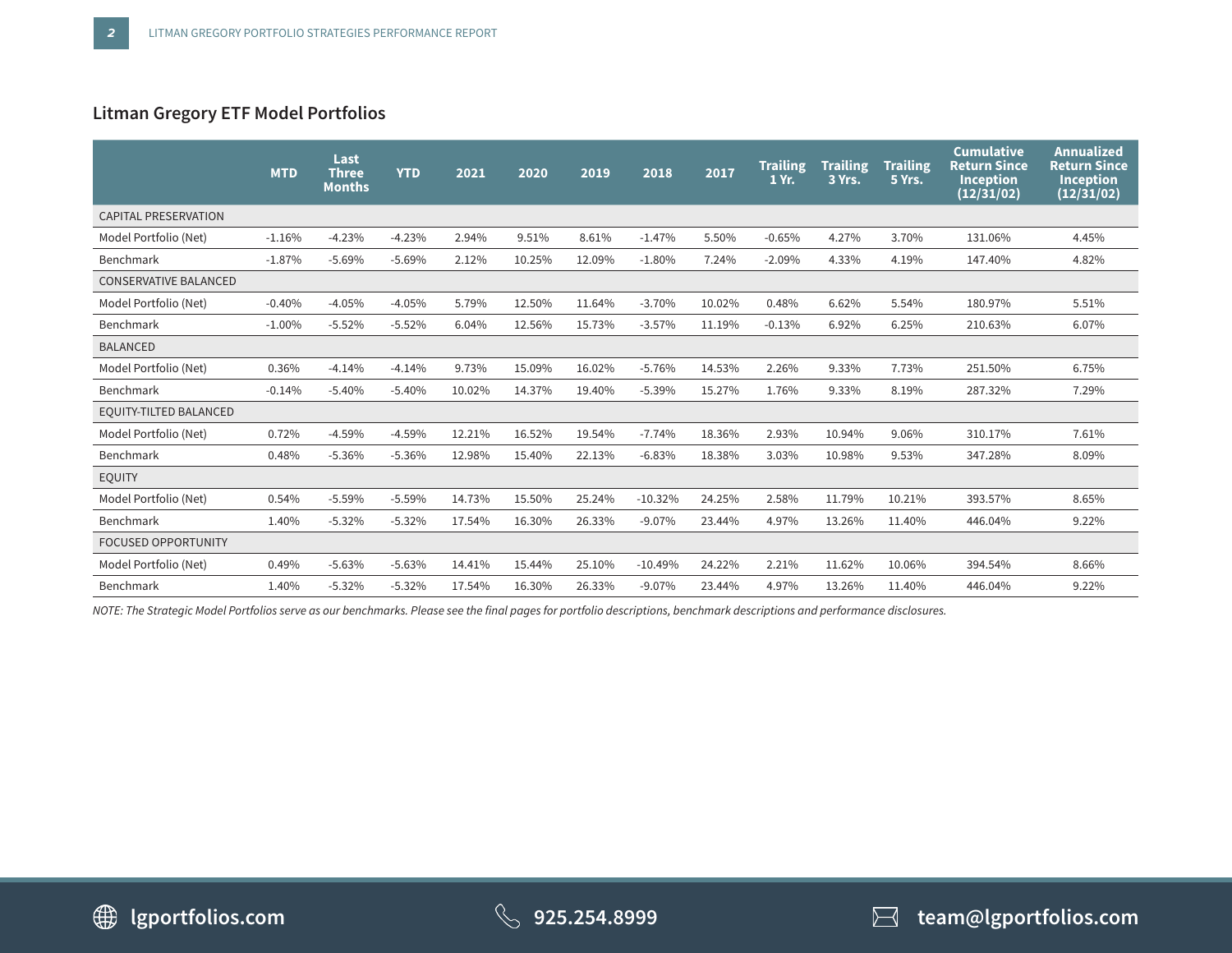# **PartnerSelect Alpha-Core Portfolios**

|                              | <b>MTD</b> | Last<br><b>Three</b><br><b>Months</b> | <b>YTD</b> | 2021   | 2020   | 2019   | 2018      | 2017   | <b>Trailing</b><br>1 Yr. | <b>Trailing</b><br>3 Yrs. | <b>Trailing</b><br>5 Yrs. | Cumulative<br><b>Return</b><br><b>Since</b><br><b>Inception</b><br>(1/1/09) | Annualized <b>'</b><br><b>Return</b><br><b>Since</b><br><b>Inception</b><br>(1/1/09) |
|------------------------------|------------|---------------------------------------|------------|--------|--------|--------|-----------|--------|--------------------------|---------------------------|---------------------------|-----------------------------------------------------------------------------|--------------------------------------------------------------------------------------|
| <b>CONSERVATIVE BALANCED</b> |            |                                       |            |        |        |        |           |        |                          |                           |                           |                                                                             |                                                                                      |
| Model Portfolio              | $-0.58%$   | $-4.54%$                              | $-4.54%$   | 6.21%  | 12.93% | 11.79% | $-4.85%$  | 10.31% | $-0.22%$                 | 6.59%                     | 5.44%                     | 139.09%                                                                     | 6.80%                                                                                |
| Strategic Benchmark          | $-0.87%$   | $-5.01%$                              | $-5.01%$   | 5.42%  | 9.86%  | 13.82% | $-4.32%$  | 10.35% | $-0.65%$                 | 5.66%                     | 5.11%                     | 124.44%                                                                     | 6.29%                                                                                |
| <b>BALANCED</b>              |            |                                       |            |        |        |        |           |        |                          |                           |                           |                                                                             |                                                                                      |
| Model Portfolio              | $-0.19%$   | $-5.18%$                              | $-5.18%$   | 9.14%  | 14.45% | 16.27% | $-7.40%$  | 14.71% | 0.02%                    | 8.39%                     | 7.00%                     | 189.56%                                                                     | 8.36%                                                                                |
| Strategic Benchmark          | $-0.12%$   | $-5.09%$                              | $-5.09%$   | 9.06%  | 11.19% | 17.09% | $-6.31%$  | 14.23% | 0.85%                    | 7.70%                     | 6.72%                     | 167.01%                                                                     | 7.70%                                                                                |
| EQUITY-TILTED BALANCED       |            |                                       |            |        |        |        |           |        |                          |                           |                           |                                                                             |                                                                                      |
| Model Portfolio              | $-0.10%$   | $-5.97\%$                             | $-5.97%$   | 11.78% | 15.36% | 19.51% | $-9.77%$  | 17.56% | $-0.14%$                 | 9.64%                     | 7.87%                     | 219.28%                                                                     | 9.16%                                                                                |
| Strategic Benchmark          | 0.41%      | $-5.22%$                              | $-5.22%$   | 11.82% | 12.14% | 19.66% | $-7.97%$  | 17.42% | 1.82%                    | 9.18%                     | 7.89%                     | 203.15%                                                                     | 8.73%                                                                                |
| <b>EQUITY</b>                |            |                                       |            |        |        |        |           |        |                          |                           |                           |                                                                             |                                                                                      |
| Model Portfolio              | $-0.73%$   | $-7.35%$                              | $-7.35%$   | 13.60% | 14.90% | 25.01% | $-12.28%$ | 23.90% | $-1.35%$                 | 10.24%                    | 8.96%                     | 278.63%                                                                     | 10.57%                                                                               |
| Strategic Benchmark          | 0.93%      | $-6.29%$                              | $-6.29%$   | 16.74% | 13.92% | 24.72% | $-10.46%$ | 23.33% | 2.94%                    | 11.57%                    | 9.95%                     | 287.90%                                                                     | 10.78%                                                                               |



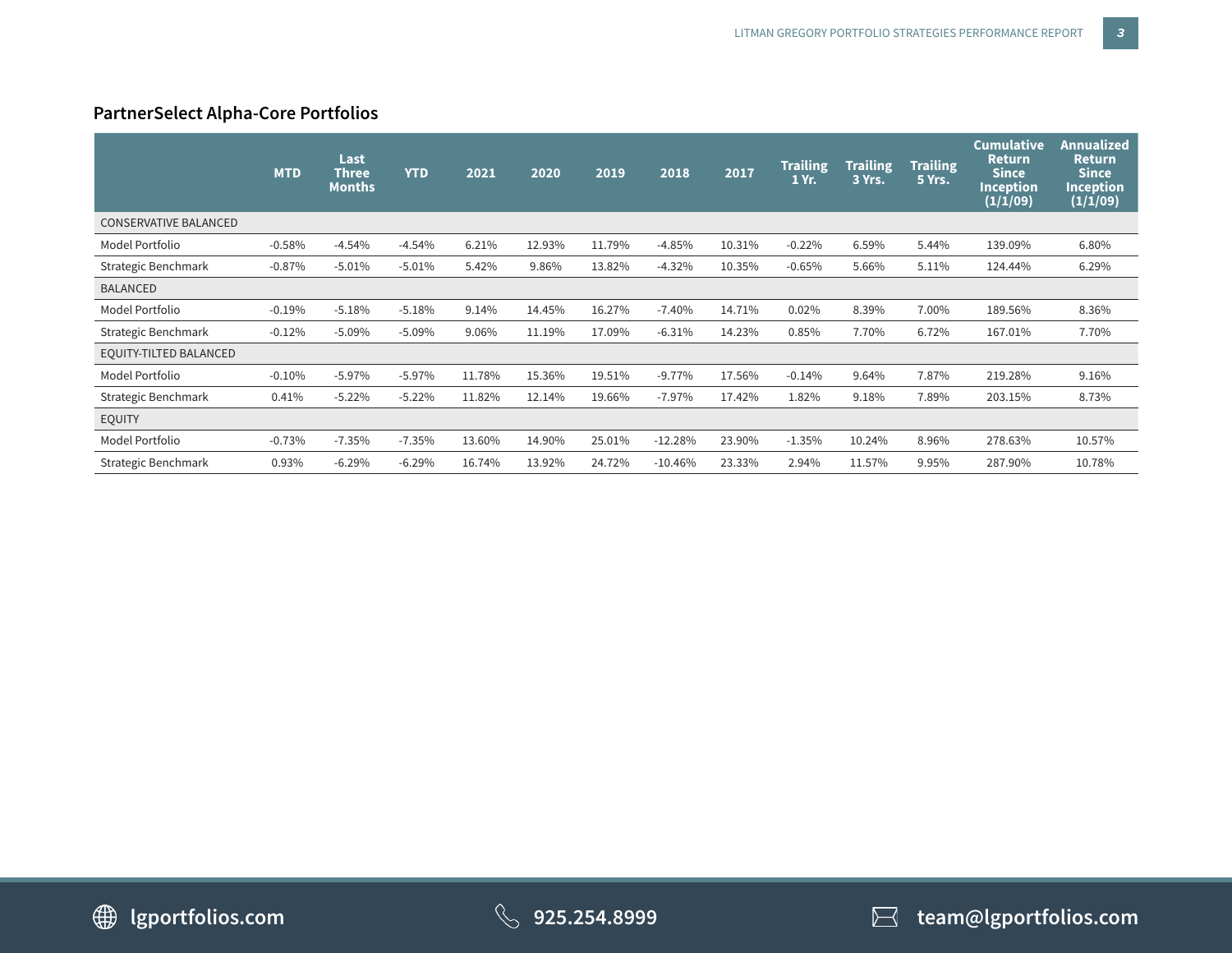#### **Model Performance Legend**

The graphs, charts and other visual aids are provided for informational purposes only. None of these graphs, charts or visual aids can of themselves be used to make investment decisions.

The model portfolio returns shown for each strategy are the pro forma performance of a hypothetical account invested in the strategy for the period shown, as if an investor in that strategy had bought and sold mutual funds and ETFs as instructed by Litman Gregory during that period. For the purpose of calculating the model portfolios' performance, we have assumed that any portfolio changes are made at month end, and that there were no capital additions to or withdrawals from the hypothetical account during the period shown. Clients may rebalance their portfolios at different times, which may cause additional variance between their performance and the model performance.

The model portfolio results do not represent actual returns of any client account. Model returns do not reflect actual trading and may not reflect the impact that material economic and market factors may have had on Litman Gregory's decision-making had the hypothetical account been an actual client account. During some or all of the periods shown, Litman Gregory managed actual accounts of its own clients using strategies similar to those employed in structuring the model portfolios, and the returns of those accounts, net of Litman Gregory's management fees, may be higher or lower than those shown here.

The hypothetical "net" returns of the model portfolios shown reflect the reinvestment of dividends and other earnings of the funds included in them and the deduction of the funds' expenses, but do not reflect the deduction of any transaction costs or the fees charged by investment program sponsors, asset management platforms or other third-party investment managers, which will have a compound¬ing adverse impact on actual results. To the extent a client obtains access to the strategy through a third-party program, platform or manager. The hypothetical "net" results shown were prepared by Litman Gregory and have not been compiled, reviewed or audited by an independent accountant.

The funds in the model portfolios include mutual funds managed by Litman Gregory (or an affiliate of Litman Gregory) which receives indirect compensation from such clients in the form of investment management fees paid by fund shareholders.

Litman Gregory has adjusted and may further adjust its investment strategies and the model portfolios at any time. Litman Gregory has in the past and will in the future depart from its long-term strategic asset class allocations for particular strategies and allocate more or less to any asset class, or to other asset classes, in an attempt to add to portfolios' overall returns. The model portfolios may include different funds in the future, and the funds included in the model portfolios will invest in different securities in the future. The model results shown reflect investment for a limited time and do not reflect performance in all different economic cycles. The model results were generated under market conditions, economic factors and other variables that will not be replicated in the future. The model performance shown is hypothetical and historical and is not an indication of the future performance of the model portfolios or any actual client account.

The model portfolios include mutual funds and exchange traded funds ("ETFs"). Each mutual fund and ETF is offered only by its prospectus, which contains more information regarding the fees, expenses and risks associated with investing in that fund. You should read each fund's prospectus carefully before investing. Mutual fund and ETF shares are not insured by the FDIC or any other agency, are not guaranteed by any financial institution, are not obligations of any financial institution, and involve investment risk, including possible loss of principal.

The material presented is for general illustration and informational purposes only. It is not to be construed as investment advice or a solicitation to invest in any security. Additional information about Litman Gregory is available from the firm and in its disclosure documents that are available on the Investment Adviser Public Disclosure web site (www.adviserinfo.sec.gov). A complete list of portfolio holdings and specific securities transactions for the preceding 12 months is available upon request.

#### **Benchmark Returns:**

The benchmark returns for each strategy show the performance of a benchmark comprised of broad market indices selected by Litman Gregory as representative of various asset classes, weighted in a manner that corresponds to the long-term strategic allocation among asset classes that Litman Gregory has targeted for that strategy. A strategy's benchmark performance is intended to represent the historical returns of that strategy's target allocation among asset classes. A strategy's benchmark is not directly comparable to its model portfolio, however. As noted above, Litman Gregory is not required to allocate a model portfolio among asset classes in accordance with the target allocation for a strategy and makes tactical departures from the target allocations in its discretion. In addition, the model portfolios contain actively managed mutual funds and ETFs, while the benchmarks only attempt to track the general equity and fixed income markets. The securities held by the funds in the model portfolios may differ significantly from the securities included in the benchmark's indices, and the volatility of the funds may differ significantly from that of the indices.

The benchmark returns reflect the reinvestment of dividends and other earnings of securities in the indices. However, they do not reflect the deduction of transaction costs, the Strategist Fees charged by Litman Gregory, or the sponsor and platform fees charged by Envestnet, all of which reduce the returns of the model portfolios. For periods after June 30, 2013, the benchmarks consist of mutual funds and ETFs that mirror the relevant indices, and those funds' management fees and operating expenses reduce the benchmark returns, in the same way that the fees and operating expenses of the constituent funds in the model portfolios reduce the returns of the models. Before July 1, 2013, however, the benchmarks consisted of pure indices, rather than investable funds; their returns were thus not reduced by any fund expenses and as a result were less comparable as benchmarks for the model portfolios' performance. Further information about the composition of the benchmarks is shown below.

∰ **LGPORTFOLIOS.COM lgportfolios.com 925.254.8999 team@lgportfolios.com**

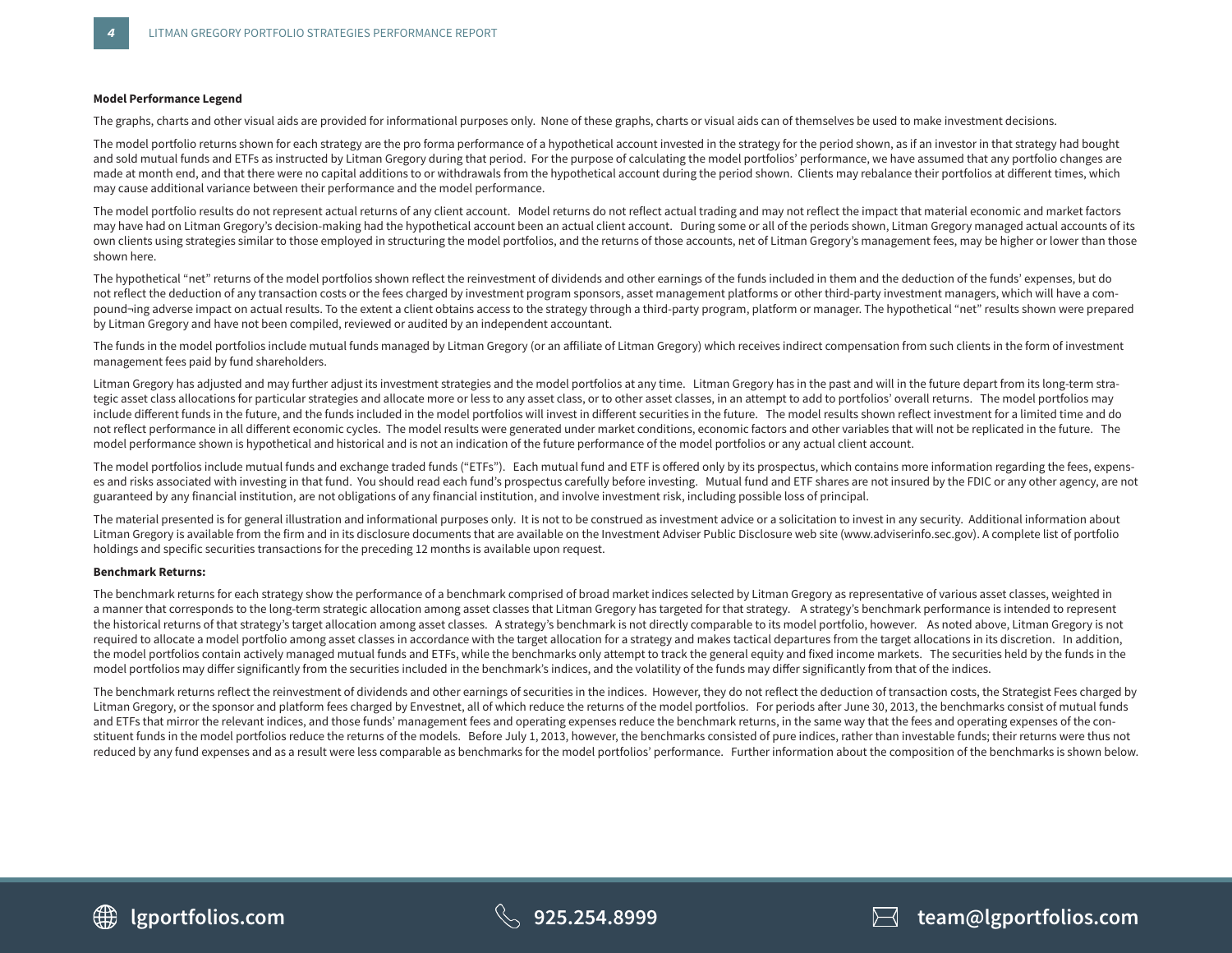### **Tactical Portfolios Benchmark Descriptions:**

Capital Preservation – consists of a 78% weighting in the Vanguard Total Bond Market Index, 10% weighting in the Vanguard 500 Index, 2% weighting in the iShares Russell 2000 Index, 4% weighting in the Vanguard FTSE Developed Markets ETF, 4% weighting in the Vanguard FTSE Emerging Markets ETF and 2% weighting in the Vanguard Prime Market Fund.

Conservative Balanced – consists of a 58% weighting in the Vanguard Total Bond Market Index, 20% weighting in the Vanguard 500 Index, 4% weighting in the iShares Russell 2000 Index, 8% weighting in the Vanguard FTSE Developed Markets ETF, 8% weighting in the Vanguard FTSE Emerging Markets ETF, and 2% weighting in the Vanguard Prime Market Fund.

Balanced – consists of a 38% weighting in the Vanguard Total Bond Market Index, 30% weighting in the Vanguard 500 Index, 6% weighting in the iShares Russell 2000 Index, 12% weighting in the Vanguard FTSE Developed Markets ETF, 12% weighting in the Vanguard FTSE Emerging Markets ETF and 2% weighting in the Vanguard Prime Market Fund Index.

Equity-Tilted Balanced – consists of a 23% weighting in the Vanguard Total Bond Market Index, 37% weighting in the Vanguard 500 Index, 8% weighting in the iShares Russell 2000 Index, 15% weighting in the Vanguard FTSE Developed Markets ETF, 15% weighting in the Vanguard FTSE Emerging Markets ETF, and 2% weighting in the Vanguard Prime Market Fund.

Equity/Focused Opportunity – consists of a 48% weighting to the Vanguard 500 Index, 10% weighting in the iShares Russell 2000 Index, 20% weighting in the Vanguard FTSE Developed Markets ETF, 20% weighting in the Vanguard FTSE Emerging Markets ETF, and 2% weighting in the Vanguard Prime Market Fund.

Beginning 1/1/12, the Vanguard Total Intl. Stock Index was replaced by the Vanguard FTSE Developed Markets ETF and Vanguard FTSE Emerging Markets ETF was added to the benchmark to represent Emerging Markets Equities. The benchmark composition changed for purposes of improving the accuracy of the benchmark composition.

#### **Tactical Portfolios Model Portfolio Descriptions:**

Capital Preservation Model: preservation of capital with minimal tolerance for losses and fluctuations. Asset allocation ranges are as follows; Large-Caps 0 - 30%, Small-Caps 0 - 25%, Developed International Equities 0 - 25%, Emerging Markets Equities 0 - 25%, REITS 0 - 10%, High-Yields Bonds 0 - 20%, Investment Grade Bonds 20 - 100%, Alternative Investments 0 - 30%. Litman Gregory seeks to earn the maximum return consistent with attempting to limit losses in this portfolio to no more than 2.5% over any 12-month period. There is no guarantee the portfolio will not lose more than 2.5% in any 12-month period.

Conservative Balanced Model: preservation of capital with slight tolerance for losses and fluctuations. Asset allocation ranges are as follows; Large-Caps 0 - 40%, Small-Caps 0 - 25%, Developed International Equities 0 - 30%, Emerging Markets Equities 0 - 30%, REITS 0 - 15%, High-Yield Bonds 0 - 20%, Investment Grade Bonds 20 - 90%, Alternative Investments 0 - 30%. Litman Gregory seeks to earn the maximum return consistent with attempting to limit losses in this portfolio to no more than 5% over any 12-month period. There is no guarantee the portfolio will not lose more than 5% in any 12-month period.

Balanced Model: a balanced approach seeking preservation of capital with some tolerance for short-term fluctuations in value to seek moderate growth. Asset allocation ranges are as follows; Large-Caps 10 - 50%, Small Caps 0 - 30%, Developed International Equities 0 - 35%, Emerging Markets Equities 0 - 35%, REITs 0 - 15%, High-Yield Bonds 0 - 20%, Investment Grade Bonds 10 - 70%, Alternative Investments 0 – 30%. Litman Gregory seeks to earn the maximum return consistent with attempting to limit losses in this portfolio to no more than 10% over any 12-month period. There is no guarantee the portfolio will not lose more than 10% in any 12-month period.

Equity-Tilted Balanced Model: primary emphasis on capital growth with only moderate concern for short-term fluctuations in value. Asset allocation ranges are as follows; Large-Caps 15 - 60%, Small-Caps 0 - 30%, Developed International Equities 0 - 40%, Emerging Markets Equities 0 - 40%, REITS 0 - 15%, High-Yield Bonds 0 - 20%, Investment Grade Bonds 0 - 60%, Alternative Investments 0 - 30%. Litman Gregory seeks to earn the maximum return consistent with attempting to limit losses in this portfolio to no more than 15% over any 12-month period. There is no guarantee the portfolio will not lose more than 15% in any 12-month period.

Equity Model: long-term growth of assets without concern for short-term losses. Asset allocation ranges are as follows; Large-Caps 20 - 80%, Small-Caps 0 - 30%, Developed International Equities 0 -40%, Emerging Markets Equities 0 - 40%,, REITS 0 – 15%, High-Yield Bonds 0 – 20 %, Investment Grade Bonds 0 – 45%, Alternative Investments 0 – 30%. The ups and downs of the portfolio's returns are likely to be as wide as the equity market. There is no guarantee the portfolio will not lose more than the stock market in any 12-month period.

Focused Opportunity Model: maximum long-term growth of assets without concern for short-term losses. Performance may be out-of-sync with equity markets. Asset allocation ranges are as follows; Large-Caps 10 - 90%, Small-Caps 0 - 50%, Developed International Equities 0 - 50%, Emerging Markets Equities 0 - 50%, REITS 0 - 25%, High-Yield Bonds 0 - 20%, Investment Grade Bonds 0 - 60%, Alternative Investments 0 - 30%. The ups and downs of the portfolio-s returns are likely to be as wide as the equity market. There is no guarantee the portfolio will not lose more than the stock market in any 12-month period.

### **Alpha-Core Benchmark Descriptions:**

Conservative Balanced: Consists of a 18% weighting to the US Fund Large Blend Category, 3% weighting in the US Fund Small Blend Category, 7% weighting in the US Fund Foreign Large Blend Category, 7% weighting in the US Fund Diversified Emerging Category, 55% weighting in the US Fund Intermediate Core Bond Category, 5 % weighting in the IS Fund Multistrategy Category, and a 5% weighting in the US Fund Systematic Trend Category.